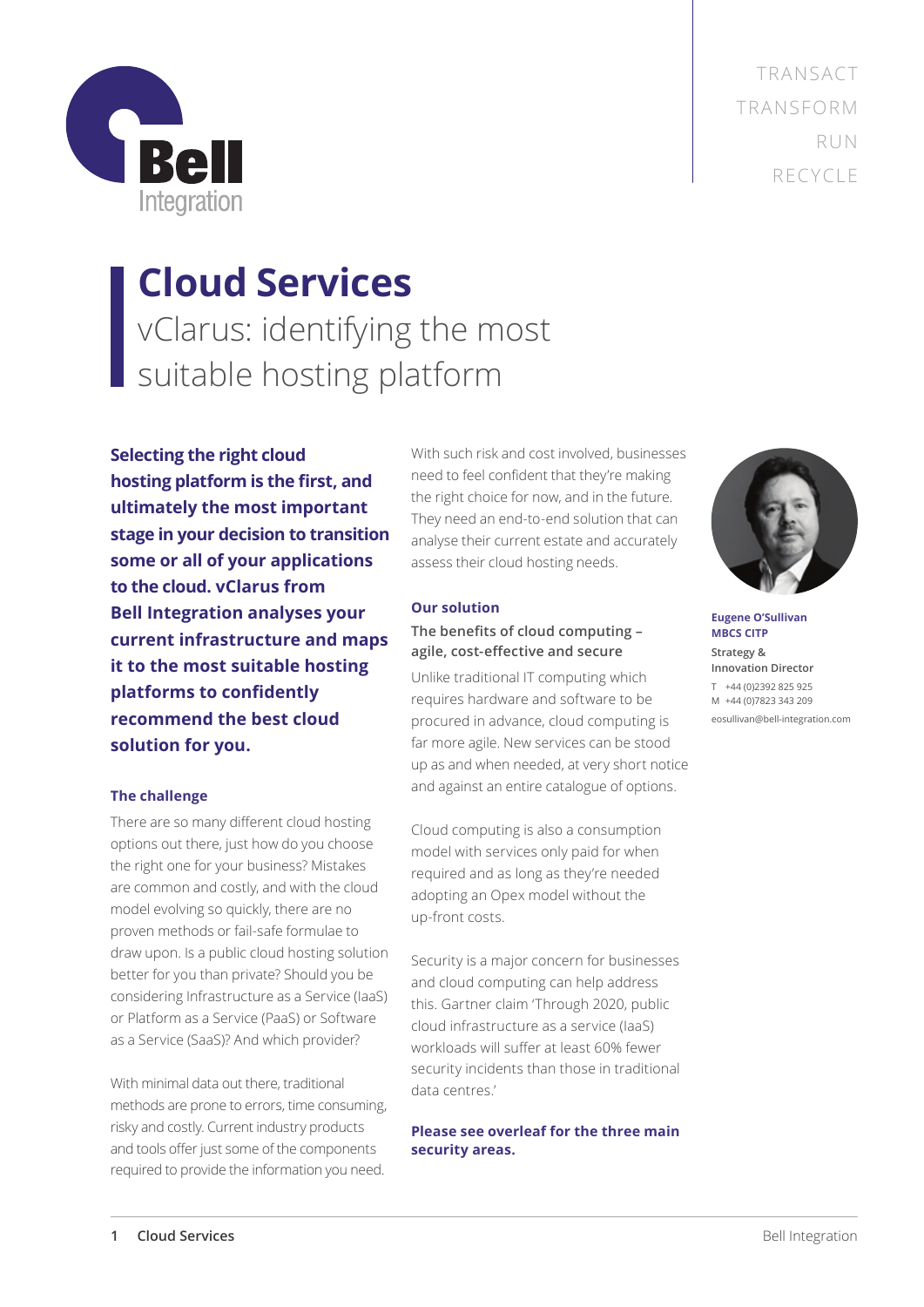## **Security encompasses three main areas:**

- **A Confidentiality** cloud computing has a perceived risk that if information is held remotely, it's not as safe as inhouse but this isn't necessarily the case given the cyber security measures that cloud providers put in place.
- **B Availability**  cloud computing inherently provides much higher levels of resilience, redundancy and portability, owing to the benefits of scale, than traditional in-house computing.
- **C Integrity** the biggest contributing factor for data loss is the high cost involved in building data replication and protection for on-premises solutions. Cloud computing is able to offer this at a considerably lower cost due to benefits of scale.

## vClarus Cloud Hosting Selection